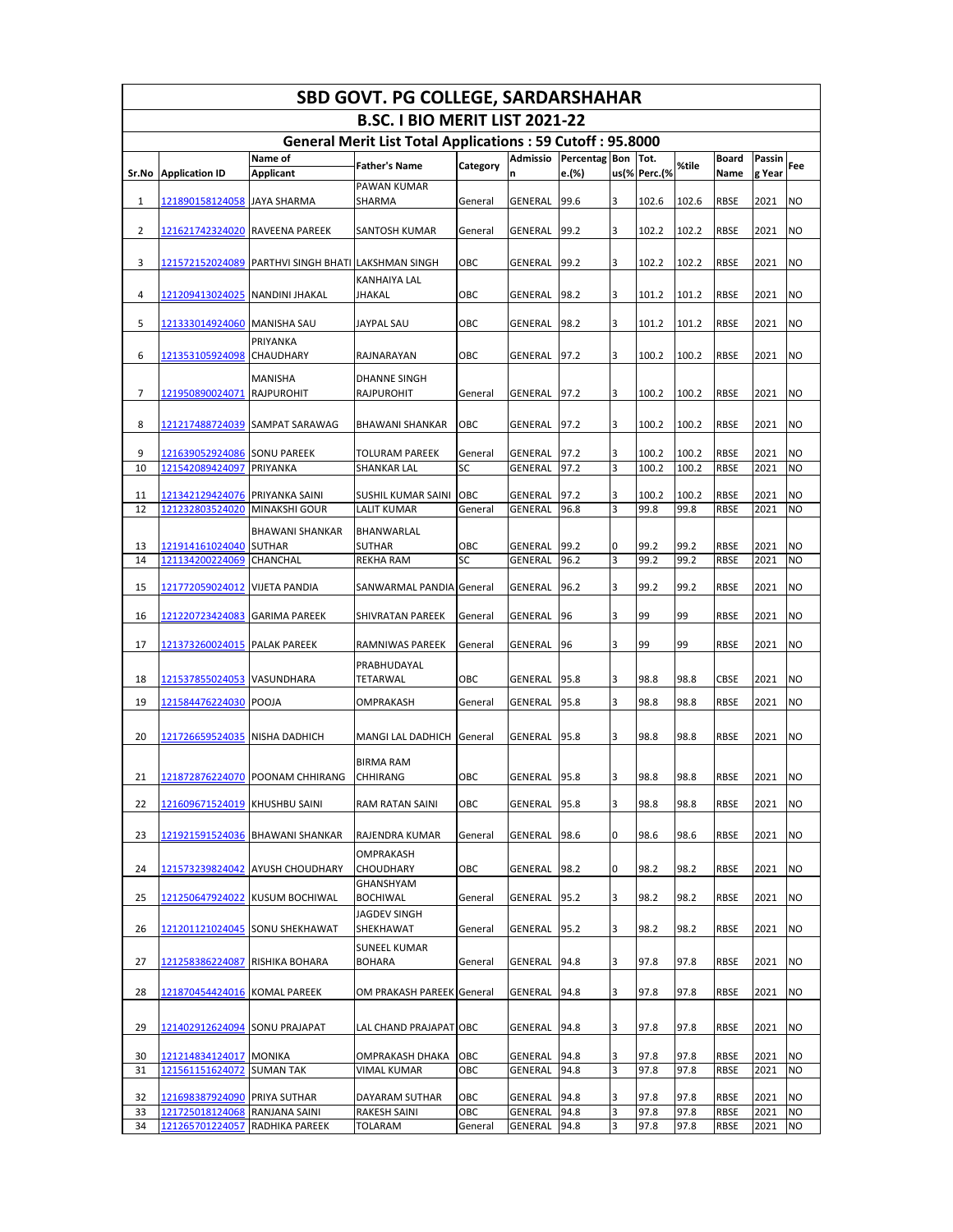|          |                                    |                                               | NEMICHAND                         |            |                           |              |                     |              |              |                            |              |                                  |
|----------|------------------------------------|-----------------------------------------------|-----------------------------------|------------|---------------------------|--------------|---------------------|--------------|--------------|----------------------------|--------------|----------------------------------|
| 35       | 121654768224069                    | <b>SNEHA GOUR</b>                             | SHARMA                            | General    | GENERAL                   | 94.8         | 3                   | 97.8         | 97.8         | <b>RBSE</b>                | 2021         | N <sub>O</sub>                   |
|          |                                    |                                               | OMPRAKASH                         |            |                           |              |                     |              |              |                            |              |                                  |
| 36       | 121937059124028                    | <b>MANJU GODARA</b>                           | <b>GODARA</b>                     | <b>OBC</b> | GENERAL                   | 94.8         | 3                   | 97.8         | 97.8         | <b>RBSE</b>                | 2021         | N <sub>O</sub>                   |
|          |                                    |                                               |                                   |            |                           |              |                     |              |              |                            |              |                                  |
| 37       | 121680703924048  VISHAL SAINI      |                                               | ANAND KUMAR SAINI OBC             |            | GENERAL                   | 97.2         | 0                   | 97.2         | 97.2         | <b>RBSE</b>                | 2021         | N <sub>O</sub>                   |
|          |                                    |                                               |                                   |            |                           |              |                     |              |              |                            |              |                                  |
| 38       | 121517799824040                    | <b>VIDHA SUTHAR</b>                           | <b>HARI NARAYAN</b>               | General    | GENERAL                   | 94.2         | 3                   | 97.2         | 97.2         | <b>RBSE</b>                | 2021         | N <sub>O</sub>                   |
| 39       |                                    | 121172048124013  POONAM KASWAN                | MAHAVEER PRASAD                   | <b>OBC</b> | GENERAL                   | 93.8         | 3                   | 96.8         | 96.8         | <b>RBSE</b>                | 2021         | N <sub>O</sub>                   |
|          |                                    |                                               |                                   |            |                           |              |                     |              |              |                            |              |                                  |
|          |                                    |                                               | <b>NORTAN DAN</b>                 |            |                           |              |                     |              |              |                            |              |                                  |
| 40<br>41 | 121601926624029<br>121639710624018 | MANISHA CHARAN<br><b>PINKI PAREEK</b>         | CHARAN<br>SHIVLAL PANDIYA         | OBC        | <b>GENERAL</b><br>GENERAL | 93.8<br>93.8 | 3<br>$\overline{3}$ | 96.8<br>96.8 | 96.8<br>96.8 | <b>RBSE</b><br><b>RBSE</b> | 2021<br>2021 | <b>NO</b><br>N <sub>O</sub>      |
|          |                                    |                                               |                                   | General    |                           |              |                     |              |              |                            |              |                                  |
|          |                                    |                                               |                                   |            |                           |              | 3                   |              |              |                            |              |                                  |
| 42       | 121331511824091                    | <b>RENU PAREEK</b>                            | <b>BAJRANG LAL PAREEK General</b> |            | GENERAL                   | 93.8         |                     | 96.8         | 96.8         | <b>RBSE</b>                | 2021         | <b>NO</b>                        |
| 43       | 121585582424029                    | <b>MONIKA</b>                                 | OM PRAKASH                        | <b>OBC</b> | GENERAL                   | 93.8         | 3                   | 96.8         | 96.8         | <b>RBSE</b>                | 2021         | N <sub>O</sub>                   |
| 44       | 121431847024072                    | <b>RACHNA</b>                                 | <b>GIRDHARI LAL</b>               | OBC        | GENERAL                   | 93.8         | 3                   | 96.8         | 96.8         | <b>RBSE</b>                | 2021         | N <sub>O</sub>                   |
|          |                                    |                                               | <b>MANGLA RAM</b>                 |            |                           |              |                     |              |              |                            |              |                                  |
| 45       | 121176820824011                    | <b>NANU MEGHWAL</b>                           | MEGHWAL                           | SC         | GENERAL                   | 93.8         | 3                   | 96.8         | 96.8         | <b>RBSE</b>                | 2021         | <b>NO</b>                        |
|          |                                    |                                               |                                   |            |                           |              |                     |              |              |                            |              |                                  |
| 46<br>47 | 121513108324032                    | <b>SUNITA BENIWAL</b><br><b>CHETNA KANWAR</b> | RANVEER BENIWAL                   | OBC        | GENERAL                   | 93.8<br>93.6 | 3<br>3              | 96.8<br>96.6 | 96.8<br>96.6 | <b>RBSE</b><br><b>RBSE</b> | 2021<br>2021 | N <sub>O</sub><br>N <sub>O</sub> |
|          | 121117671924032                    |                                               | <b>KISHOR SINGH</b>               | General    | GENERAL                   |              |                     |              |              |                            |              |                                  |
|          |                                    |                                               | <b>BHANWAR LAL</b>                |            |                           |              |                     |              |              |                            |              |                                  |
| 48       | 121147938024076 PREETY JANGIR      |                                               | <b>JANGIR</b>                     | OBC        | GENERAL                   | 93.4         | 3                   | 96.4         | 96.4         | <b>RBSE</b>                | 2021         | N <sub>O</sub>                   |
|          |                                    |                                               |                                   |            |                           |              |                     |              |              |                            |              |                                  |
| 49       | 121806952024018                    | <b>PRIYANKA SARAN</b>                         | RAJKUMAR SARAN                    | OBC        | GENERAL                   | 93.4         | 3                   | 96.4         | 96.4         | RBSE                       | 2021         | <b>NO</b>                        |
| 50       | 121973528224056                    | <b>POONAM KANWAR</b>                          | SURENDER SINGH                    | General    | GENERAL                   | 93.4         | 3                   | 96.4         | 96.4         | <b>RBSE</b>                | 2021         | N <sub>O</sub>                   |
|          |                                    |                                               |                                   |            |                           |              |                     |              |              |                            |              |                                  |
| 51       | 121283557424070  MONIKA SHARMA     |                                               | LAXMI NARAYAN                     | General    | GENERAL                   | 93.4         | 3                   | 96.4         | 96.4         | <b>RBSE</b>                | 2021         | N <sub>O</sub>                   |
|          |                                    | <b>NIRMAL KUMAR</b>                           |                                   |            |                           |              |                     |              |              |                            |              |                                  |
| 52       | 121392801024055                    | SANDELA                                       | NATH MAL SANDELA                  | <b>SC</b>  | GENERAL                   | 96.2         | 0                   | 96.2         | 96.2         | <b>RBSE</b>                | 2021         | <b>NO</b>                        |
| 53       | 121720203124010                    | <b>PAWAN</b>                                  | <b>PRABHU GAR</b>                 | OBC        | GENERAL                   | 96.2         | $\Omega$            | 96.2         | 96.2         | <b>RBSE</b>                | 2021         | N <sub>O</sub>                   |
|          |                                    | SURESH KUMAR                                  |                                   |            |                           |              |                     |              |              |                            |              |                                  |
| 54       | 121113437324088                    | <b>JHORAD</b>                                 | <b>SITA RAM</b>                   | <b>OBC</b> | GENERAL                   | 96.2         | 0                   | 96.2         | 96.2         | <b>RBSE</b>                | 2021         | <b>NO</b>                        |
|          |                                    |                                               |                                   |            |                           |              |                     |              |              |                            |              |                                  |
| 55       | 121335225324050                    | MANISH PRAJAPAT                               | RAJKARAN PRAJAPAT                 | <b>OBC</b> | GENERAL                   | 95.8         | 0                   | 95.8         | 95.8         | <b>RBSE</b>                | 2021         | N <sub>O</sub>                   |
|          |                                    |                                               |                                   |            |                           |              |                     |              |              |                            |              |                                  |
| 56       | 121897711924084 YOGESH             |                                               | SHARWAN KUMAR                     | OBC        | GENERAL                   | 95.8         | 0                   | 95.8         | 95.8         | <b>RBSE</b>                | 2021         | N <sub>O</sub>                   |
| 57       | 121458459524060                    | RAMAVTAR                                      | SANWAR MAL                        | OBC        | GENERAL                   | 95.8         | 0                   | 95.8         | 95.8         | <b>RBSE</b>                | 2021         | <b>NO</b>                        |
| 58       | 121439842224064                    | <b>MANOJ JAT</b>                              | <b>RAM NIRAN</b>                  | OBC        | GENERAL                   | 92.8         | 3                   | 95.8         | 95.8         | <b>RBSE</b>                | 2021         | <b>NO</b>                        |
|          |                                    |                                               |                                   | OBC        |                           |              |                     |              |              |                            |              | <b>NO</b>                        |
| 59       | 121742343524093 MONIKA SAINI       |                                               | <b>ARJUN LAL SAINI</b>            |            | GENERAL                   | 92.8         | 3                   | 95.8         | 95.8         | <b>RBSE</b>                | 2021         |                                  |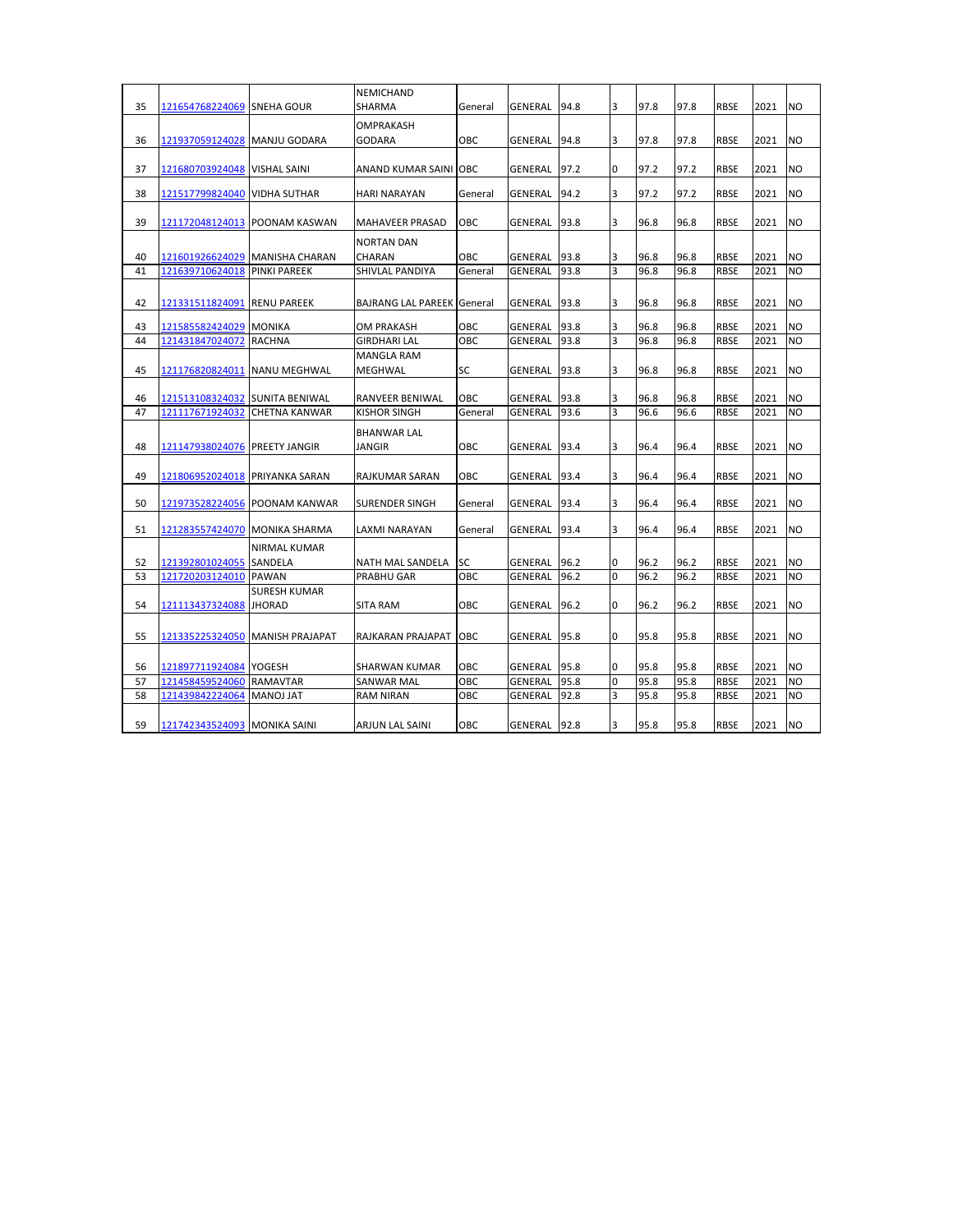|                |                               |                        | <b>EWS Merit List Total Applications: 16 Cutoff: 82.4000</b> |          |                 |           |          |              |       |              |        |                |
|----------------|-------------------------------|------------------------|--------------------------------------------------------------|----------|-----------------|-----------|----------|--------------|-------|--------------|--------|----------------|
|                |                               | Name of                | <b>Father's Name</b>                                         |          | <b>Admissio</b> | Percentag | Bon Tot. |              | %tile | <b>Board</b> | Passin | Fee            |
| Sr.No          | <b>Application ID</b>         | <b>Applicant</b>       |                                                              | Category | n               | e.(%)     |          | us(% Perc.(% |       | Name         | g Year |                |
| 1              | 121229465724064               | <b>KOMAL</b>           | PUNAM CHAND                                                  | General  | <b>EWS</b>      | 92.4      | 3        | 95.4         | 95.4  | <b>RBSE</b>  | 2021   | <b>NO</b>      |
| 2              | 121848866124033               | <b>ANURADHA</b>        | <b>DEVI LAL PAREEK</b>                                       | General  | <b>EWS</b>      | 91.4      | 3        | 94.4         | 94.4  | <b>RBSE</b>  | 2021   | N <sub>O</sub> |
| 3              | 121523109224049               | <b>SONU KANWAR</b>     | <b>LAXMAN SINGH</b>                                          | General  | <b>EWS</b>      | 89.8      | 3        | 92.8         | 92.8  | <b>RBSE</b>  | 2021   | <b>NO</b>      |
| 4              | 121441745224079               | <b>KOMAL PAREEK</b>    | <b>SHISHPAL</b>                                              | General  | <b>EWS</b>      | 89        | 3        | 92           | 92    | <b>RBSE</b>  | 2021   | <b>NO</b>      |
|                |                               |                        | <b>VED PRAKASH</b>                                           |          |                 |           |          |              |       |              |        |                |
| 5              | 121306423624030 NIKHIL PAREEK |                        | <b>PAREEK</b>                                                | General  | <b>EWS</b>      | 90.4      | 0        | 90.4         | 90.4  | <b>RBSE</b>  | 2021   | <b>NO</b>      |
| 6              | 121584487224047               | <b>RAMNIWAS</b>        | <b>BHAGIRATH</b>                                             | General  | <b>EWS</b>      | 90        | $\Omega$ | 90           | 90    | <b>RBSE</b>  | 2021   | N <sub>O</sub> |
| $\overline{7}$ | 121655739624056               | <b>ASHOK CHOTIYA</b>   | PARMANAND                                                    | General  | <b>EWS</b>      | 90        | 0        | 90           | 90    | <b>RBSE</b>  | 2021   | <b>NO</b>      |
|                |                               |                        | <b>HOSHIYARI LAL</b>                                         |          |                 |           |          |              |       |              |        |                |
| 8              | 121457661024065               | MANISH SHARMA          | <b>SHARMA</b>                                                | General  | <b>EWS</b>      | 90        | 0        | 90           | 90    | <b>RBSE</b>  | 2021   | <b>NO</b>      |
| 9              | 121699342024027               | <b>VIKRAM SINGH</b>    | <b>REVANT SINGH</b>                                          | General  | <b>EWS</b>      | 89.8      | $\Omega$ | 89.8         | 89.8  | <b>RBSE</b>  | 2021   | <b>NO</b>      |
| 10             | 121979292224020               | <b>KAMLESH SHARMA</b>  | <b>BHURDUTT</b>                                              | General  | <b>EWS</b>      | 89.4      | 0        | 89.4         | 89.4  | <b>RBSE</b>  | 2021   | <b>NO</b>      |
| 11             | 121534805024049               | <b>ARVND PAREEK</b>    | <b>RAMANAND PAREEK</b>                                       | General  | <b>EWS</b>      | 89        | 0        | 89           | 89    | <b>RBSE</b>  | 2021   | <b>NO</b>      |
| 12             | 121573903024022               | <b>ADITYA MAHARSHI</b> | <b>PAWAN KUMAR</b><br><b>MAHARSHI</b>                        | General  | <b>EWS</b>      | 88.8      | 0        | 88.8         | 88.8  | <b>RBSE</b>  | 2021   | <b>NO</b>      |
| 13             | 121987665624025 DALI SARASWAT |                        | <b>DEEN DAYAL</b><br>SARASWAT                                | General  | <b>EWS</b>      | 84.6      | 3        | 87.6         | 87.6  | <b>RBSE</b>  | 2021   | <b>NO</b>      |
|                |                               | <b>RAJYAWARDHAN</b>    |                                                              |          |                 |           |          |              |       |              |        |                |
| 14             | 121702132324092               | <b>SINGH</b>           | SATYAVEER SINGH                                              | General  | <b>EWS</b>      | 85.2      | 0        | 85.2         | 85.2  | <b>RBSE</b>  | 2021   | <b>NO</b>      |
| 15             | 121878991124075               | <b>PUNIT SHARMA</b>    | <b>PAWAN KUMAR</b>                                           | General  | <b>EWS</b>      | 83.8      | 0        | 83.8         | 83.8  | <b>RBSE</b>  | 2021   | <b>NO</b>      |
| 16             | 121133462424016 KOMAL JOSHI   |                        | <b>BHANWAR LAL JOSHI IGeneral</b>                            |          | <b>EWS</b>      | 79.4      | 3        | 82.4         | 82.4  | <b>RBSE</b>  | 2021   | <b>NO</b>      |

|                                                                                                                             |                  | <b>OBC Merit List Total Applications: 33 Cutoff: 92.6000</b> |  |  |       |  |              |  |             |         |  |  |
|-----------------------------------------------------------------------------------------------------------------------------|------------------|--------------------------------------------------------------|--|--|-------|--|--------------|--|-------------|---------|--|--|
| Admissio Percentag Bon Tot.<br><b>Passin</b><br><b>Board</b><br>Name of<br><b>Father's Name</b><br>%tile<br><b>Category</b> |                  |                                                              |  |  |       |  |              |  |             |         |  |  |
| Sr.No Application ID                                                                                                        | <b>Applicant</b> |                                                              |  |  | e.(%) |  | us(% Perc.(% |  | <b>Name</b> | lg Year |  |  |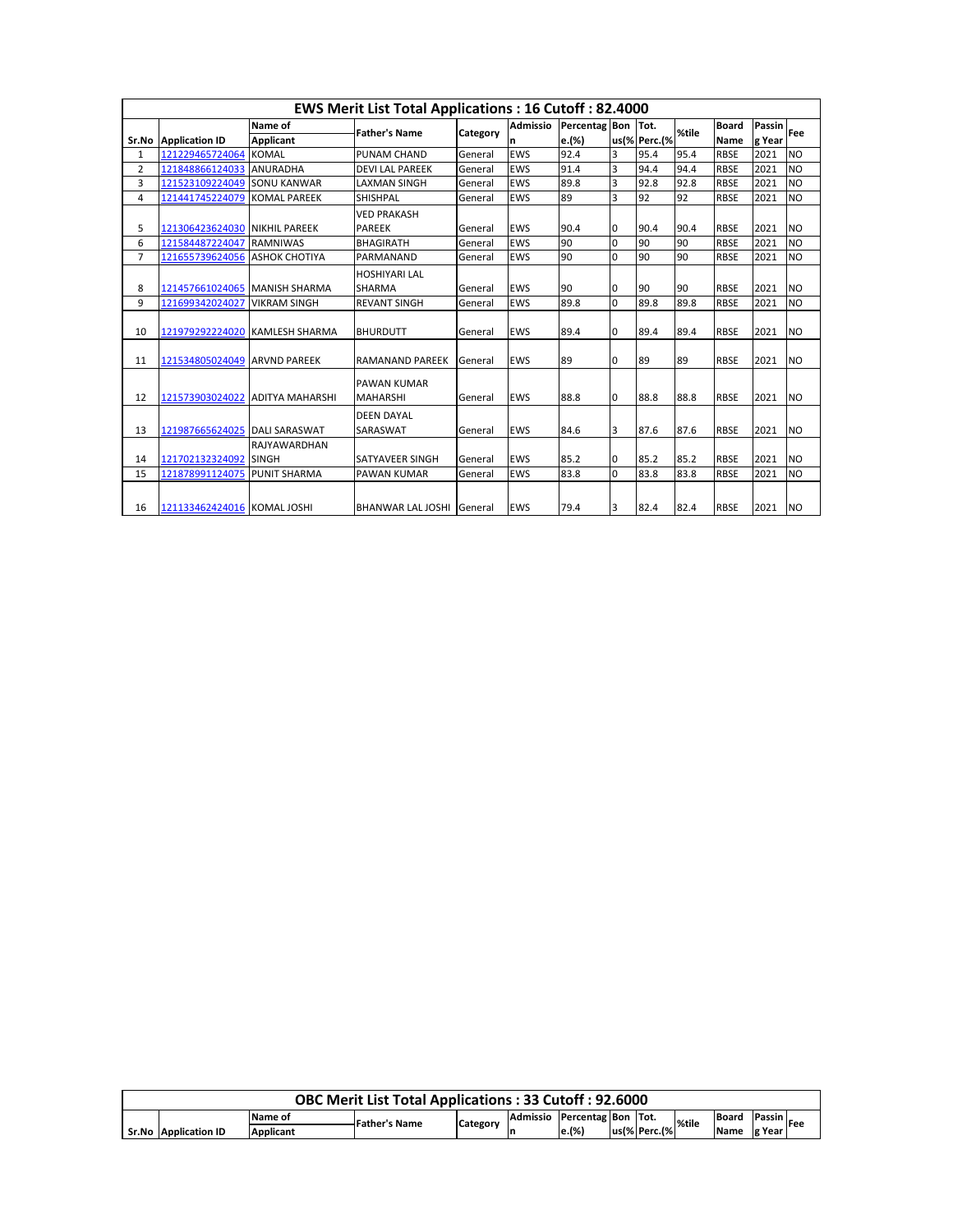| 1              | 121543648024033 SAPNA SUTHAR       |                                  | <b>GOPI RAM SUTHAR</b>                | ОВС        | ОВС | 92.4 | 3        | 95.4 | 95.4 | <b>RBSE</b> | 2021 | NO             |
|----------------|------------------------------------|----------------------------------|---------------------------------------|------------|-----|------|----------|------|------|-------------|------|----------------|
| $\overline{2}$ | 121813643924095                    | <b>DUNGAR NAI</b>                | <b>BAJRANG LAL</b>                    | OBC        | ОВС | 92.4 | 3        | 95.4 | 95.4 | <b>RBSE</b> | 2021 | <b>NO</b>      |
|                |                                    |                                  |                                       |            |     |      |          |      |      |             |      |                |
|                |                                    |                                  | POONAM CHAND                          |            |     |      |          |      |      |             |      |                |
| 3              | 121661788624061 SHARDA JANGIR      |                                  | JANGIR                                | OBC        | OBC | 92.4 | 3        | 95.4 | 95.4 | <b>RBSE</b> | 2021 | <b>NO</b>      |
|                |                                    | LAXMINARAYAN                     |                                       |            |     |      |          |      |      |             |      |                |
| 4              | 121408851524058 PRAJAPAT           |                                  | LALCHAND PRAJAPAT OBC                 |            | OBC | 92.4 | 3        | 95.4 | 95.4 | <b>RBSE</b> | 2021 | <b>NO</b>      |
| 5              | 121540817024050  MONIKA SWAMI      |                                  | DHARM PAL SWAMI                       | OBC        | OBC | 92.4 | 3        | 95.4 | 95.4 | <b>RBSE</b> | 2021 | NO             |
| 6              | 121203621324050 NEHA JANGIR        |                                  | RAMESH KUMAR                          | ОВС        | ОВС | 92.2 | 3        | 95.2 | 95.2 | <b>RBSE</b> | 2021 | N <sub>O</sub> |
|                |                                    |                                  | <b>KISHOR KUMAR</b>                   |            |     |      |          |      |      |             |      |                |
| 7              | 121342171124043  NISHA SUTHAR      |                                  | SUTHAR                                | OBC        | ОВС | 92   | 3        | 95   | 95   | RBSE        | 2021 | N <sub>O</sub> |
|                |                                    |                                  |                                       |            | OBC | 92   | 3        | 95   | 95   | <b>RBSE</b> | 2021 | N <sub>O</sub> |
| 8              | <u>121427877224088</u> KALPANA     |                                  | KANHAIYA LAL                          | OBC        |     |      |          |      |      |             |      |                |
| 9              | 121663799724080                    | <b>KAMALESH KUMAR</b>            | PURKHA RAM                            | ОВС        | ОВС | 94.8 | $\Omega$ | 94.8 | 94.8 | RBSE        | 2021 | N <sub>O</sub> |
| 10             | 121536753924047                    | <b>CHANDAR PRAKASH</b>           | BAJRANGLAL                            | OBC        | OBC | 94.8 | $\Omega$ | 94.8 | 94.8 | <b>RBSE</b> | 2021 | <b>NO</b>      |
| 11             | 121278879024071                    | <b>SONU SARAN</b>                | <b>MANI RAM SARAN</b>                 | OBC        | OBC | 94.8 | $\Omega$ | 94.8 | 94.8 | <b>RBSE</b> | 2021 | <b>NO</b>      |
|                |                                    |                                  | PURUSHOTAM                            |            |     |      |          |      |      |             |      |                |
| 12             | 121404569424024  SHIVANK SWAMI     |                                  | SWAMI                                 | OBC        | OBC | 94.8 | $\Omega$ | 94.8 | 94.8 | <b>RBSE</b> | 2021 | <b>NO</b>      |
|                |                                    |                                  |                                       |            |     |      |          |      |      |             |      |                |
| 13             | 121327628824054                    | <b>MUBARIK BHATI</b>             | <b>MO FARUK BHATI</b>                 | OBC        | OBC | 94.8 | 0        | 94.8 | 94.8 | <b>RBSE</b> | 2021 | <b>NO</b>      |
| 14             | 121388101824031                    | gajanand sindhariya              | sitaram sindhariya                    | OBC        | OBC | 94.8 | $\Omega$ | 94.8 | 94.8 | <b>RBSE</b> | 2021 | <b>NO</b>      |
|                |                                    |                                  | CHUNNI LAL                            |            |     |      |          |      |      |             |      |                |
| 15             | 121241983624053  MAYA KUMARI       |                                  | <b>KARWASARA</b>                      | OBC        | OBC | 91.8 | 3        | 94.8 | 94.8 | RBSE        | 2021 | N <sub>O</sub> |
|                |                                    |                                  |                                       |            |     |      |          |      |      |             |      |                |
| 16             | 121527101224023  DEENDAYAL RAO     |                                  | SHIV BHAGWAN                          | OBC        | OBC | 94.4 | 0        | 94.4 | 94.4 | <b>RBSE</b> | 2021 | <b>NO</b>      |
| 17             | 121887319824020 SUMIT KASWAN       |                                  | <b>BUDH RAM</b>                       | OBC        | ОВС | 94.4 | 0        | 94.4 | 94.4 | <b>RBSE</b> | 2021 | <b>NO</b>      |
|                |                                    |                                  | <b>NARAYAN PRASAD</b>                 |            |     |      |          |      |      |             |      |                |
| 18             | 121117970824028                    | <b>LAXMI JANGIR</b>              | JANGIR                                | OBC        | OBC | 91.4 | 3        | 94.4 | 94.4 | <b>RBSE</b> | 2021 | N <sub>O</sub> |
|                |                                    |                                  |                                       |            |     |      |          |      |      |             |      |                |
| 19             | 121393692624020  GULAFSHA BANO     |                                  | ASLAM ALI KILANIYAN OBC<br>CHYANANMAL |            | OBC | 91.4 | 3        | 94.4 | 94.4 | <b>RBSE</b> | 2021 | <b>NO</b>      |
| 20             | 121236153624025  EKTA TANWAR       |                                  | TANWAR                                | OBC        | OBC | 91   | 3        | 94   | 94   | <b>RBSE</b> | 2021 | <b>NO</b>      |
|                |                                    |                                  | <b>KISHAN LAL</b>                     |            |     |      |          |      |      |             |      |                |
| 21             |                                    | 121489939724025  SUNITA PRAJAPAT | PRAJAPAT                              | ОВС        | OBC | 91   | 3        | 94   | 94   | RBSE        | 2021 | N <sub>O</sub> |
| 22             | <u>121774865424026</u> SUNIL KUMAR |                                  | <b>MADAN LAL</b>                      | OBC        | ОВС | 93.8 | $\Omega$ | 93.8 | 93.8 | <b>RBSE</b> | 2021 | <b>NO</b>      |
|                |                                    |                                  |                                       |            |     |      |          |      |      |             |      |                |
| 23             | 121427858324012 SUNIL KUMAR        |                                  | MUKHRAM SARAN                         | OBC        | OBC | 93.8 | 0        | 93.8 | 93.8 | <b>RBSE</b> | 2021 | N <sub>O</sub> |
|                |                                    | <b>ASHOK KUMAR</b>               |                                       |            |     |      |          |      |      |             |      |                |
| 24             | 121847246724053 SUTHAR             |                                  | PHUSA RAM SUTHAR                      | OBC        | ОВС | 93.4 | 0        | 93.4 | 93.4 | <b>RBSE</b> | 2021 | <b>NO</b>      |
| 25             | 121992915024085 MOHIT SONI         |                                  | <b>GOPAL SONI</b>                     | OBC        | OBC | 93.4 | 0        | 93.4 | 93.4 | <b>RBSE</b> | 2021 | <b>NO</b>      |
|                |                                    |                                  |                                       |            |     |      |          |      |      |             |      |                |
| 26             | 121443147824091                    | <b>BITU</b>                      | TULSI RAM PRAJAPAT OBC                |            | OBC | 93.2 | 0        | 93.2 | 93.2 | <b>RBSE</b> | 2021 | <b>NO</b>      |
| 27             | 121259587324093                    | <b>KOMAL SAINI</b>               | RAMNIWAS SAINI                        | ОВС        | ОВС | 90   | 3        | 93   | 93   | RBSE        | 2021 | <b>NO</b>      |
|                |                                    |                                  |                                       |            |     |      |          |      |      |             |      |                |
| 28             |                                    | 121847375224067 POONAM PRAJAPAT  | <b>GANESH KUMAR</b>                   | OBC        | OBC | 90   | 3        | 93   | 93   | RBSE        | 2021 | <b>NO</b>      |
|                | 121648029424050 CHHOTU             |                                  |                                       |            |     |      | 3        | 93   | 93   |             |      |                |
| 29             |                                    |                                  | HARI RAM                              | OBC        | ОВС | 90   |          |      |      | RBSE        | 2021 | <b>NO</b>      |
| 30             | 121950408524044                    | <b>TINA PRAJAPAT</b>             | DEVANAND                              | ОВС        | OBC | 90   | 3        | 93   | 93   | RBSE        | 2021 | NO.            |
| 31             | 121689899224043                    | SANJU SARAN                      | <b>GOPIRAM SARAN</b>                  | ОВС        | OBC | 90   | 3        | 93   | 93   | <b>RBSE</b> | 2021 | <b>NO</b>      |
|                |                                    |                                  |                                       |            |     |      |          |      |      |             |      |                |
| 32             | 121898713524092                    | <b>MANOJ SIHAG</b>               | <b>BANWARI LAL SIHAG</b>              | OBC        | OBC | 92.8 | 0        | 92.8 | 92.8 | <b>RBSE</b> | 2021 | <b>NO</b>      |
|                |                                    |                                  |                                       |            |     |      |          |      |      |             |      |                |
| 33             |                                    | 121843787324010 KHAIRUNISHA KHAN | MOHD NASIM KHAN                       | <b>OBC</b> | OBC | 89.6 | 3        | 92.6 | 92.6 | <b>RBSE</b> | 2021 | <b>NO</b>      |

|                                                                                                        |                  | SC Merit List Total Applications: 25 Cutoff: 84.6000 |  |  |       |  |              |  |      |         |  |
|--------------------------------------------------------------------------------------------------------|------------------|------------------------------------------------------|--|--|-------|--|--------------|--|------|---------|--|
| Admissio Percentag Bon Tot.<br>Passin<br>Board<br>Name of<br><b>Father's Name</b><br>%tile<br>Category |                  |                                                      |  |  |       |  |              |  |      |         |  |
| Sr.No Application ID                                                                                   | <b>Applicant</b> |                                                      |  |  | e.(%) |  | us(% Perc.(% |  | Name | le Year |  |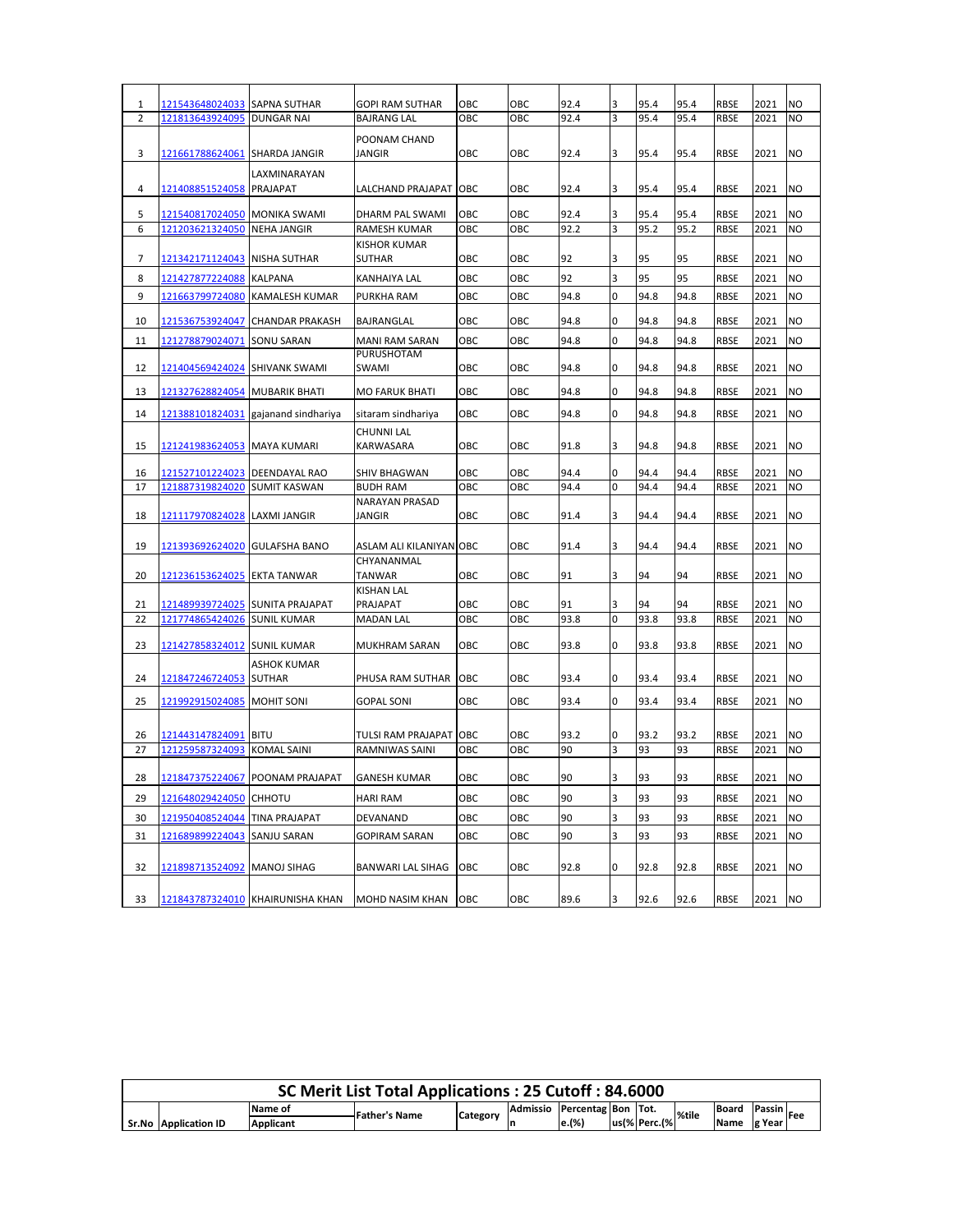| $\mathbf{1}$   | 121916502824074 POOJA MEV      |                                                     | RAJURAM                               | SC        | SC | 91.4 | 3              | 94.4 | 94.4 | <b>RBSE</b> | 2021 | N <sub>O</sub> |
|----------------|--------------------------------|-----------------------------------------------------|---------------------------------------|-----------|----|------|----------------|------|------|-------------|------|----------------|
| $\overline{2}$ |                                | 121252528624048 SUMAN MEGHWAL                       | <b>SHYODAN RAM</b>                    | SC        | SC | 91.2 | 3              | 94.2 | 94.2 | <b>RBSE</b> | 2021 | <b>NO</b>      |
|                |                                |                                                     |                                       |           |    |      |                |      |      |             |      |                |
| 3              |                                | 121275435424070 SUMAN CHAUHAN                       | <b>BANVARI LAL</b>                    | SC        | SC | 90   | 3              | 93   | 93   | <b>RBSE</b> | 2021 | NO             |
| 4              | 121407921524037                | SONU MEV                                            | <b>NANDRAM MEV</b>                    | SC        | SC | 89.6 | 3              | 92.6 | 92.6 | <b>RBSE</b> | 2021 | <b>NO</b>      |
|                |                                | <b>OMPRAKASH</b>                                    |                                       |           |    |      |                |      |      |             |      |                |
| 5              | 121950671224096 MEGHWAL        |                                                     | DEVILAL MEGHWAL                       | SC        | SC | 92.4 | 0              | 92.4 | 92.4 | <b>RBSE</b> | 2021 | <b>NO</b>      |
|                |                                | <b>KAPIL KUMAR</b>                                  |                                       |           |    |      |                |      |      |             |      |                |
| 6              | 121991312124016 BAMANIA        |                                                     | <b>MULA RAM</b>                       | SC        | SC | 92   | O              | 92   | 92   | <b>RBSE</b> | 2021 | <b>NO</b>      |
|                |                                |                                                     | RAKESH KUMAR                          |           |    |      |                |      |      |             |      |                |
| $\overline{7}$ | 121119763024020 ISHIKA         |                                                     | MOCHI                                 | SC        | SC | 89   | 3              | 92   | 92   | <b>RBSE</b> | 2021 | N <sub>O</sub> |
| 8              | 121171992224089 MAYA MEGHWAL   |                                                     | MAHENDRA KUMAR                        | <b>SC</b> | SC | 89   | 3              | 92   | 92   | <b>RBSE</b> | 2021 | N <sub>O</sub> |
| 9              | 121656245424080 BHAWANA        |                                                     | BHAJAN LAL KALWA                      | SC        | SC | 88.6 | 3              | 91.6 | 91.6 | <b>RBSE</b> | 2021 | <b>NO</b>      |
|                |                                |                                                     | <b>KANARAM</b>                        |           |    |      |                |      |      |             |      |                |
| 10             | 121898645924021                | <b>MAHENDRA KUMAR</b>                               | MEGHWAL                               | SC        | SC | 91.2 | 0              | 91.2 | 91.2 | <b>RBSE</b> | 2021 | <b>NO</b>      |
|                |                                | <b>KHUSHBOO</b>                                     |                                       |           |    |      |                |      |      |             |      |                |
| 11             | 121289266124049                | <b>MEGHWAL</b>                                      | RAJURAM                               | SC        | SC | 88   | $\overline{3}$ | 91   | 91   | <b>RBSE</b> | 2021 | <b>NO</b>      |
|                |                                | PRADEEP KUMAR                                       |                                       |           |    |      |                |      |      |             |      |                |
| 12             | 121604001924033 MEGHWAL        |                                                     | DEVILAL MEGHWAL                       | SC        | SC | 90.8 | 0              | 90.8 | 90.8 | <b>RBSE</b> | 2021 | <b>NO</b>      |
| 13             | 121454200824019                | <b>NIRMLA</b>                                       | <b>MUNNI RAM</b>                      | SC        | SC | 87.6 | 3              | 90.6 | 90.6 | <b>RBSE</b> | 2021 | <b>NO</b>      |
| 14             | 121632379424083                | <b>SUNIL KUMAR BEGAR</b>                            | <b>TUGNA RAM</b>                      | SC        | SC | 90   | 0              | 90   | 90   | <b>RBSE</b> | 2021 | <b>NO</b>      |
| 15             |                                | 121183914324094 VIRENDRA MEGHWAL JAGDISH PRASAD     |                                       | SC        | SC | 89.2 | 0              | 89.2 | 89.2 | <b>RBSE</b> | 2021 | <b>NO</b>      |
|                |                                |                                                     |                                       |           |    |      |                |      |      |             |      |                |
| 16             | 121884072724080 MEGHWAL        | <b>CHANDRA PRAKASH</b>                              | <b>RANJIT KUMAR</b><br><b>MEGHWAL</b> | SC        | SC | 89.2 | 0              | 89.2 | 89.2 | <b>RBSE</b> | 2021 | <b>NO</b>      |
| 17             | 121145984024020                | <b>SURENDRA</b>                                     | <b>MALA RAM</b>                       | SC        | SC | 89   | 0              | 89   | 89   | <b>RBSE</b> | 2021 | <b>NO</b>      |
|                |                                |                                                     | SATYANARAYAN                          |           |    |      |                |      |      |             |      |                |
| 18             |                                | <u>121494591024036</u> SHEELA MEGHWAL               | MEGHWAL                               | SC        | SC | 85.6 | 3              | 88.6 | 88.6 | <b>RBSE</b> | 2021 | <b>NO</b>      |
|                |                                |                                                     |                                       |           |    |      |                |      |      |             |      |                |
| 19             | 121901148724036 PRAVEEN MEV    |                                                     | RADHESHYAM MEV                        | SC        | SC | 88   | 0              | 88   | 88   | <b>RBSE</b> | 2021 | <b>NO</b>      |
|                |                                |                                                     | MANGILAL                              |           |    |      |                |      |      |             |      |                |
| 20             | 121828690224010 JAGDISH PRASAD |                                                     | MEGHWAL                               | SC        | SC | 87.8 | 0              | 87.8 | 87.8 | <b>RBSE</b> | 2021 | N <sub>O</sub> |
|                |                                |                                                     |                                       |           |    |      |                |      |      |             |      |                |
| 21             |                                | 121395962624085  GHARSI RAM DHARAT  SANT LAL DHARAT |                                       | SC        | SC | 87.6 | 0              | 87.6 | 87.6 | <b>RBSE</b> | 2021 | <b>NO</b>      |
|                |                                |                                                     | RAMCHANDRA                            |           |    |      |                |      |      |             |      |                |
| 22             | 121763544524027                | JEEVRAJ MEGHWAL                                     | MEGHWAL                               | SC        | SC | 86.8 | 0              | 86.8 | 86.8 | <b>RBSE</b> | 2021 | <b>NO</b>      |
| 23             | 121680749224030 RAJVEER KALWA  |                                                     | KALU RAM KALWA                        | SC        | SC | 85.2 | 0              | 85.2 | 85.2 | <b>RBSE</b> | 2021 | <b>NO</b>      |
|                |                                |                                                     | PRADEEP KUMAR                         |           |    |      |                |      |      |             |      |                |
| 24             | 121724159724032                | <b>KESHAV KHEDIWAL</b>                              | KHEDIWAL                              | SC        | SC | 84.6 | 0              | 84.6 | 84.6 | <b>RBSE</b> | 2020 | <b>NO</b>      |
|                |                                |                                                     | OM PRAKASH                            |           |    |      |                |      |      |             |      |                |
| 25             | 121353891924043 BADAL PRAKASH  |                                                     | SALWAN                                | <b>SC</b> | SC | 84.6 | 0              | 84.6 | 84.6 | <b>RBSE</b> | 2021 | <b>NO</b>      |

|                                                                                                                               |                  | ST Merit List Total Applications: 5 Cutoff: 78.4000 |                 |          |                    |  |              |       |       |               |  |
|-------------------------------------------------------------------------------------------------------------------------------|------------------|-----------------------------------------------------|-----------------|----------|--------------------|--|--------------|-------|-------|---------------|--|
|                                                                                                                               | Name of          | <b>Father's Name</b>                                | <b>Category</b> | Admissio | Percentag Bon Tot. |  |              | %tile | Board | Passin<br>Fee |  |
| <b>Sr.No Application ID</b>                                                                                                   | <b>Applicant</b> |                                                     |                 |          | e.(%)              |  | us(% Perc.(% |       | Name  | g Year        |  |
|                                                                                                                               |                  | <b>RAJENDRA KUMAR</b>                               |                 |          |                    |  |              |       |       |               |  |
| <b>INO</b><br>94.8<br><b>ST</b><br>94.8<br><b>RBSE</b><br>2021<br>İST<br>94.8<br>21585239424057 DHAIRYA MEENA<br><b>MEENA</b> |                  |                                                     |                 |          |                    |  |              |       |       |               |  |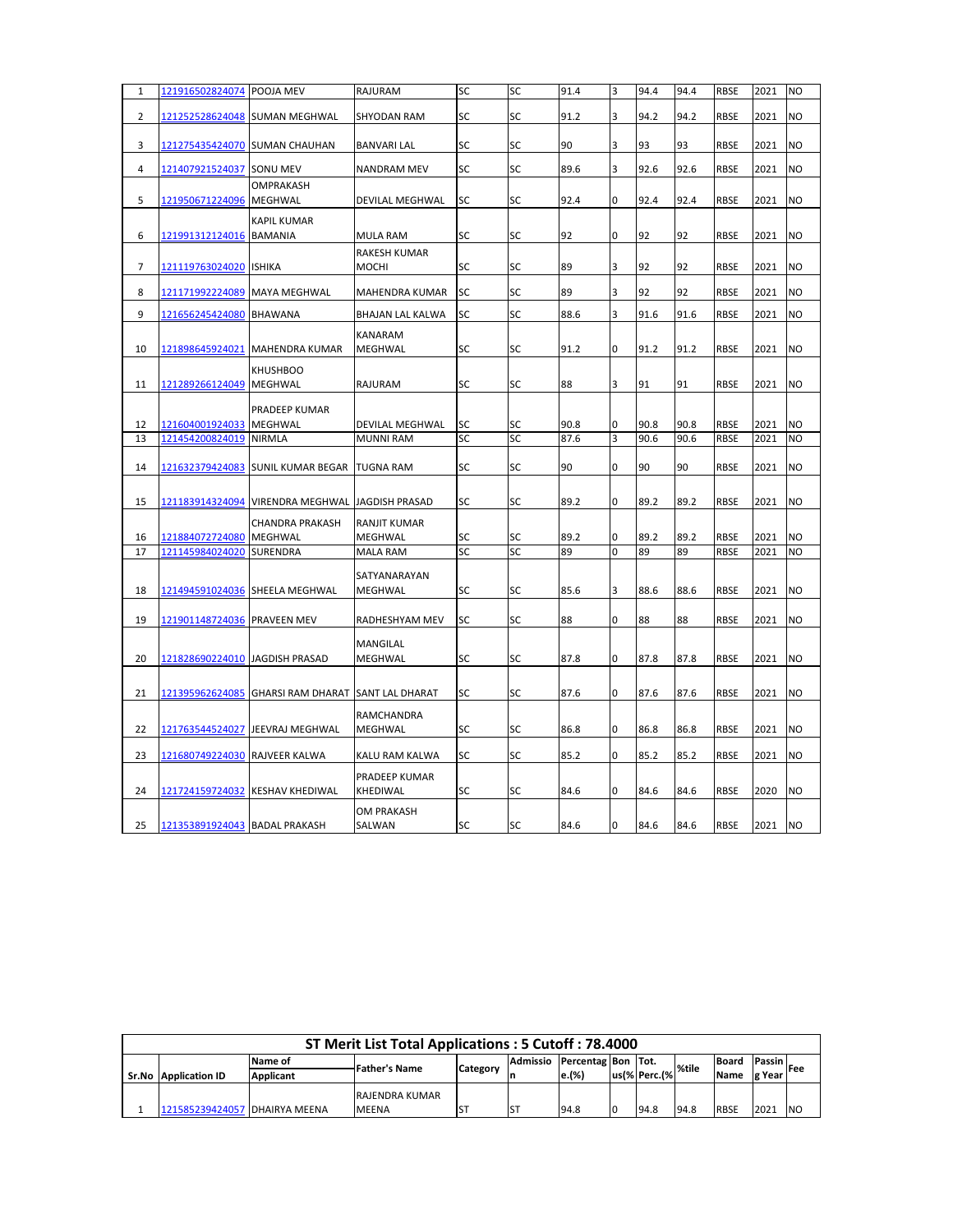| 121342713124012 MEENA        | <b>KANHAIYA LAL</b> | <b>IRAM LAL MEENA</b> | <b>ST</b> | 87   |    | <b>87</b> | 87   | <b>RBSE</b> | 2021 | <b>INO</b> |
|------------------------------|---------------------|-----------------------|-----------|------|----|-----------|------|-------------|------|------------|
| 121656900124000 DEVENDRA     |                     | <b>ROHITASH</b>       | D         | 86.2 |    | 86.2      | 86.2 | <b>RBSE</b> | 2021 | <b>INO</b> |
|                              |                     | <b>MAHESH CHANDER</b> |           |      |    |           |      |             |      |            |
| 121984349724057 KUMKUM       |                     | <b>MEENA</b>          | <b>ST</b> | 82.2 |    | 85.2      | 85.2 | <b>RBSE</b> | 2021 | <b>INO</b> |
| 121176060424068 VIKASH MEENA |                     | <b>RAM SWARUP</b>     | IST       | 78.4 | 10 | 78.4      | 78.4 | <b>RBSE</b> | 2021 | <b>NO</b>  |

|                             |                  | MBC Merit List Total Applications: 1 Cutoff: 89.0000 |          |          |                    |    |                                         |             |               |            |
|-----------------------------|------------------|------------------------------------------------------|----------|----------|--------------------|----|-----------------------------------------|-------------|---------------|------------|
|                             | Name of          | <b>Father's Name</b>                                 |          | Admissio | Percentag Bon Tot. |    |                                         | Board       | Passin        | <b>Fee</b> |
| <b>Sr.No Application ID</b> | <b>Applicant</b> |                                                      | Category |          | e.(%)              |    | $ us \% $ Perc. $ \% $ <sup>%tile</sup> | <b>Name</b> | g Year        |            |
|                             |                  |                                                      |          |          |                    |    |                                         |             |               |            |
| 121474472724035 JAYPRAKASH  |                  | <b>PRABHURAM GURJAR MBC-OBC MBC</b>                  |          |          | 89                 | 89 | -89                                     | <b>RBSE</b> | $202^{\circ}$ | <b>NO</b>  |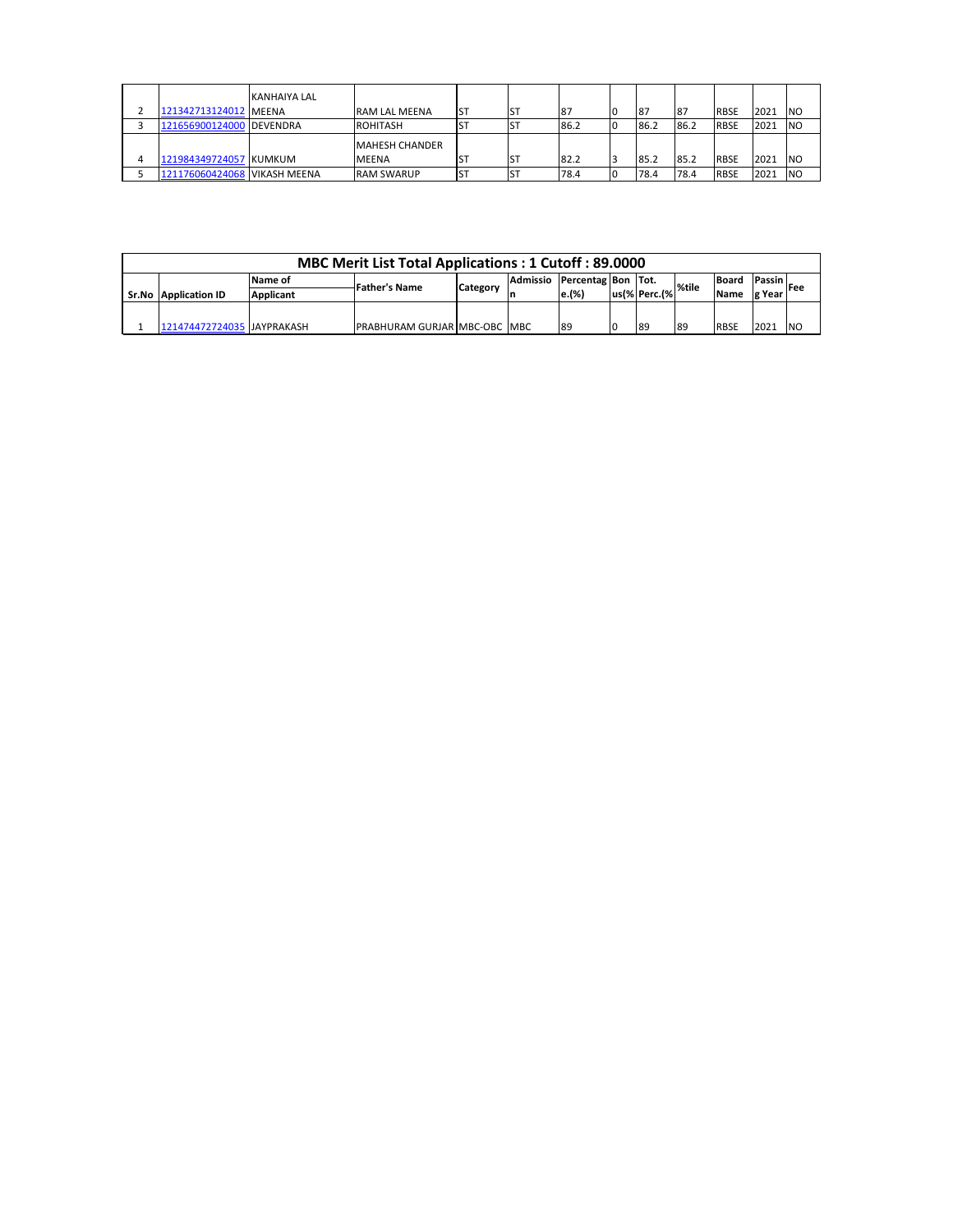|          | <b>SBD GOVT. PG COLLEGE, SARDARSHAHAR</b><br>B.SC. BIO WAITING I (GENERAL) LIST 2021-22 |                                      |                                         |            |                    |                      |        |              |              |                     |              |          |  |  |
|----------|-----------------------------------------------------------------------------------------|--------------------------------------|-----------------------------------------|------------|--------------------|----------------------|--------|--------------|--------------|---------------------|--------------|----------|--|--|
|          |                                                                                         |                                      |                                         |            |                    |                      |        |              |              |                     |              |          |  |  |
|          |                                                                                         |                                      |                                         |            | <b>Admissio</b>    |                      |        | Tot.         |              |                     |              |          |  |  |
|          |                                                                                         |                                      |                                         |            | n                  | <b>Percent Bonus</b> |        | Perc.(%      |              | <b>Board</b>        | Passing      |          |  |  |
| Sr.No    | <b>Application ID</b>                                                                   | <b>Name of Applicant</b>             | <b>Father's Name</b><br>RAJENDRA PRASAD | Category   | Category age.(%)   |                      | (%)    |              | %tile        | Name                | Year         | Fee      |  |  |
| 1        | 121769488924013                                                                         | <b>VIDHYA PAREEK</b>                 | PAREEK                                  | General    | Waiting            | 92.6                 | 3      | 95.6         | 95.6         | <b>RBSE</b>         | 2021         | No       |  |  |
|          |                                                                                         |                                      |                                         |            |                    |                      |        |              |              |                     |              |          |  |  |
| 2        | 121157006724027                                                                         | <b>NEHA PAREEK</b>                   | <b>BHAIRARAM PAREEK</b>                 | General    | Waiting            | 92.4                 | 3      | 95.4         | 95.4         | <b>RBSE</b>         | 2021         | No       |  |  |
| 3        | 121527372024060                                                                         | POONAM PAREEK                        | SANJAY KUMAR PAREEK                     | General    | Waiting            | 92.4                 | 3      | 95.4         | 95.4         | <b>RBSE</b>         | 2021         | No       |  |  |
|          |                                                                                         |                                      |                                         |            |                    |                      |        |              |              |                     |              |          |  |  |
| 4        | 121575849824085                                                                         | DHEERAJ SHARMA                       | <b>NEMARAM SHARMA</b>                   | General    | Waiting            | 95.2                 | 0      | 95.2         | 95.2         | <b>RBSE</b>         | 2021         | No       |  |  |
| 5        | 121337602424062                                                                         | SANDEEP KUMAR<br><b>PAREEK</b>       | SHIV BHAGWAN                            | General    | Waiting            | 94.4                 | 0      | 94.4         | 94.4         | <b>RBSE</b>         | 2021         | No       |  |  |
|          |                                                                                         |                                      | SHREE BHAGWAN                           |            |                    |                      |        |              |              |                     |              |          |  |  |
| 6        | 121382654024095                                                                         | <b>HARIOM PAREEK</b>                 | PAREEK                                  | General    | Waiting            | 94.4                 | 0      | 94.4         | 94.4         | <b>RBSE</b>         | 2021         | No       |  |  |
| 7        | 121136189624029                                                                         | PRIYANKA KANWAR VIKRAM SINGH         |                                         | General    | Waiting            | 91.4                 | 3      | 94.4         | 94.4         | <b>RBSE</b>         | 2021         | No       |  |  |
|          |                                                                                         |                                      |                                         |            |                    |                      |        |              |              |                     |              |          |  |  |
| 8        | 121292327224098                                                                         | <b>DIVYA SHARMA</b>                  | SHYAM LAL SHARMA                        | General    | Waiting            | 91.4                 | 3      | 94.4         | 94.4         | <b>RBSE</b>         | 2021         | No       |  |  |
|          |                                                                                         | ABHISHEK                             |                                         |            |                    |                      | 0      |              |              | <b>RBSE</b>         |              |          |  |  |
| 9        | 121206181124093                                                                         | <b>UPADHYAY</b>                      | MAHAVEER PRASAD                         | General    | Waiting            | 93.8                 |        | 93.8         | 93.8         |                     | 2021         | No       |  |  |
| 10       | 121348161124012                                                                         | SURENDRA KUMAR HARI RAM PANDIYA      |                                         | General    | Waiting            | 93.4                 | 0      | 93.4         | 93.4         | <b>RBSE</b>         | 2021         | No       |  |  |
| 11       | 121676056024097                                                                         | <b>MAYA SARAN</b>                    | <b>NAND RAM</b>                         | ОВС        | Waiting            | 89.6                 | 3      | 92.6         | 92.6         | <b>RBSE</b>         | 2021         | No       |  |  |
| 12       | 121533193324000                                                                         | PUNAM MAHIYA                         | <b>MOHAN RAM</b>                        | OBC        | Waiting            | 89.6                 | 3      | 92.6         | 92.6         | RBSE                | 2021         | No       |  |  |
| 13       | 121149746324075                                                                         | <b>NEHA JOSHI</b>                    | ASHOK JOSHI                             | General    | Waiting            | 89.6                 | 3      | 92.6         | 92.6         | <b>RBSE</b>         | 2021         | No       |  |  |
|          |                                                                                         |                                      | <b>GIRDHARI LAL</b>                     |            |                    |                      |        |              |              |                     |              |          |  |  |
| 14       | 121752528124046                                                                         | <b>GUNJAN PRAJAPAT</b>               | PRAJAPAT                                | OBC        | Waiting            | 89.6                 | 3      | 92.6         | 92.6         | <b>RBSE</b>         | 2021         | No       |  |  |
| 15       | 121154020524078                                                                         | YOGESH KUMAR<br><b>SUTHAR</b>        | MANGI LAL SUTHAR                        | OBC        | Waiting            | 92.4                 | 0      | 92.4         | 92.4         | <b>RBSE</b>         | 2021         | No       |  |  |
|          |                                                                                         |                                      | SHAMBHU PRAKASH                         |            |                    |                      |        |              |              |                     |              |          |  |  |
| 16       | 121851195724054                                                                         | <b>PRANSHU SONI</b>                  | SONI                                    | OBC        | Waiting            | 92.4                 | 0      | 92.4         | 92.4         | <b>RBSE</b>         | 2021         | No       |  |  |
| 17       | 121777807424098                                                                         | <b>VIMLESH</b>                       | MANGI LAL NAI                           | OBC        | Waiting            | 92.4                 | 0      | 92.4         | 92.4         | <b>RBSE</b>         | 2021         | No       |  |  |
| 18       | 121968526024026                                                                         | <b>SAURAV BAIDA</b>                  | SHRAWAN KUMAR<br><b>BAIDA</b>           | OBC        | Waiting            | 92.4                 | 0      | 92.4         | 92.4         | <b>RBSE</b>         | 2021         | No       |  |  |
|          |                                                                                         |                                      |                                         |            |                    |                      |        |              |              |                     |              |          |  |  |
| 19       | 121522126024030                                                                         | <b>NARESH KUMAR</b>                  | OM SINGH                                | General    | Waiting            | 92.4                 | 0      | 92.4         | 92.4         | <b>RBSE</b>         | 2021         | No       |  |  |
| 20       | 121959349424021                                                                         | SARITA                               | SOMVEER                                 | OBC        | Waiting            | 89.4                 | 3      | 92.4         | 92.4         | <b>RBSE</b>         | 2021         | No       |  |  |
| 21       | 121447342824078                                                                         | <b>VIKAS SWAMI</b>                   | CHANDAN MAL SWAMI                       | OBC        | Waiting            | 92.2                 | 0      | 92.2         | 92.2         | <b>RBSE</b>         | 2021         | No       |  |  |
|          |                                                                                         |                                      |                                         |            |                    |                      |        |              |              |                     |              |          |  |  |
| 22       | 121926912624028                                                                         | <b>VIKASH</b>                        | SOHAN LAL KHICHAR                       | OBC        | Waiting            | 92.2                 | 0      | 92.2         | 92.2         | <b>RBSE</b>         | 2021         | No       |  |  |
| 23       | 121908253724066                                                                         | <b>KAVITA</b>                        | RAMESH KUMAR BIRKH                      | OBC        | Waiting            | 89.2                 | 3      | 92.2         | 92.2         | <b>RBSE</b>         | 2021         | No       |  |  |
|          |                                                                                         |                                      | <b>SHIV BHAGWAN</b>                     |            |                    |                      |        |              |              |                     |              |          |  |  |
| 24       |                                                                                         | 121465002224040 VISHAKHA SHARMA      | <b>SHARMA</b>                           | General    | Waiting            | 89                   | 3      | 92           | 92           | <b>RBSE</b>         | 2021         | No       |  |  |
| 25       | 121511917324066                                                                         | <b>SOFIYA</b>                        | MOHD JAVED QURESHI                      | OBC        | Waiting            | 89                   | 3      | 92           | 92           | <b>RBSE</b>         | 2021         | No       |  |  |
| 26       | 121855979024091                                                                         | NIRMALA DIXIT                        | ANIL KUMAR                              | General    | Waiting            | 89                   | 3      | 92           | 92           | <b>RBSE</b>         | 2021         | No       |  |  |
| 27       | 121755709224075                                                                         | <b>RAM MURTI</b>                     | GORISHANKAR                             | OBC        | Waiting            | 89                   | 3      | 92           | 92           | <b>RBSE</b>         | 2021         | No       |  |  |
| 28       | 121150276324095                                                                         | PANKAJ UPADHYAY UPADHYAY             | PAWAN KUMAR                             | General    | Waiting            | 91.8                 | 0      | 91.8         | 91.8         | <b>RBSE</b>         | 2021         | No       |  |  |
| 29       | 121354466024040                                                                         | <b>HARSH PAREEK</b>                  | GHANSHYAM                               | General    | Waiting            | 91.4                 | 0      | 91.4         | 91.4         | <b>RBSE</b>         | 2021         | No       |  |  |
| 30       | 121917202824075                                                                         | RAJESH JAKHAR                        | KALURAM JAKHAR                          | OBC        | Waiting            | 91.4                 | 0      | 91.4         | 91.4         | <b>RBSE</b>         | 2021         | No       |  |  |
|          |                                                                                         |                                      | SAJJAN KUMAR                            |            |                    |                      |        |              |              |                     |              |          |  |  |
| 31<br>32 | 121100067024088<br>121455570024090                                                      | <b>VICKY PRAJAPAT</b><br>DIVYANSHU   | PRAJAPAT<br>RAJESH SAINI                | OBC<br>OBC | Waiting<br>Waiting | 91.4<br>91.4         | 0<br>0 | 91.4<br>91.4 | 91.4<br>91.4 | RBSE<br><b>RBSE</b> | 2021<br>2021 | No<br>No |  |  |
|          |                                                                                         | SHYAMSUNDAR                          |                                         |            |                    |                      |        |              |              |                     |              |          |  |  |
| 33       | 121910757024010                                                                         | RAJPUROHIT                           | MAHAVEER SINGH                          | General    | Waiting            | 91.2                 | 0      | 91.2         | 91.2         | <b>RBSE</b>         | 2021         | No       |  |  |
| 34       | 121456412524069                                                                         | ABDUL SISODIYA                       | NAWAB ALI                               | OBC        | Waiting            | 91.2                 | 0      | 91.2         | 91.2         | RBSE                | 2021         | No       |  |  |
|          |                                                                                         |                                      | KAILASH CHANDRA                         |            |                    |                      |        |              |              |                     |              |          |  |  |
| 35       | 121612387524087                                                                         | <b>ANIL KUMAR</b>                    | BHARTI                                  | OBC        | Waiting            | 91.2                 | 0      | 91.2         | 91.2         | <b>RBSE</b>         | 2021         | No       |  |  |
|          |                                                                                         | RAJESH KUMAR                         |                                         |            |                    |                      |        |              |              |                     |              |          |  |  |
| 36       | 121606218924040                                                                         | SHARMA                               | SANWARMAL SHARMA                        | General    | Waiting            | 91                   | 0      | 91           | 91           | <b>RBSE</b>         | 2021         | No       |  |  |
| 37       | 121854896024058                                                                         | DHARMPAL SINGH                       | <b>BHAGIRATH SINGH</b>                  | General    | Waiting            | 91                   | 0      | 91           | 91           | RBSE                | 2021         | No       |  |  |
| 38       | 121491989224025                                                                         | SHABEENA KAZI                        | MO SALEEM                               | General    | Waiting            | 88                   | 3      | 91           | 91           | <b>RBSE</b>         | 2021         | No       |  |  |
| 39       | 121957924124018                                                                         | <b>SUMAN NAI</b><br>CHAKSHIKA        | <b>BABU LAL NAI</b>                     | OBC        | Waiting            | 88                   | 3      | 91           | 91           | <b>RBSE</b>         | 2021         | No       |  |  |
| 40       | 121110697124023                                                                         | SHARMA                               | OM PRAKASH SHARMA                       | General    | Waiting            | 87.6                 | 3      | 90.6         | 90.6         | <b>RBSE</b>         | 2021         | No       |  |  |
|          |                                                                                         |                                      |                                         |            |                    |                      |        |              |              |                     |              |          |  |  |
| 41<br>42 | 121898860024050<br>121292866224055                                                      | REKHA PRAJAPAT<br><b>VINOD KUMAR</b> | JAGDISH PRASAD                          | OBC        | Waiting            | 87.6                 | 3<br>3 | 90.6         | 90.6         | <b>RBSE</b><br>RBSE | 2021         | No       |  |  |
|          |                                                                                         |                                      | SHISH PAL                               | OBC        | Waiting            | 87.6                 |        | 90.6         | 90.6         |                     | 2021         | No       |  |  |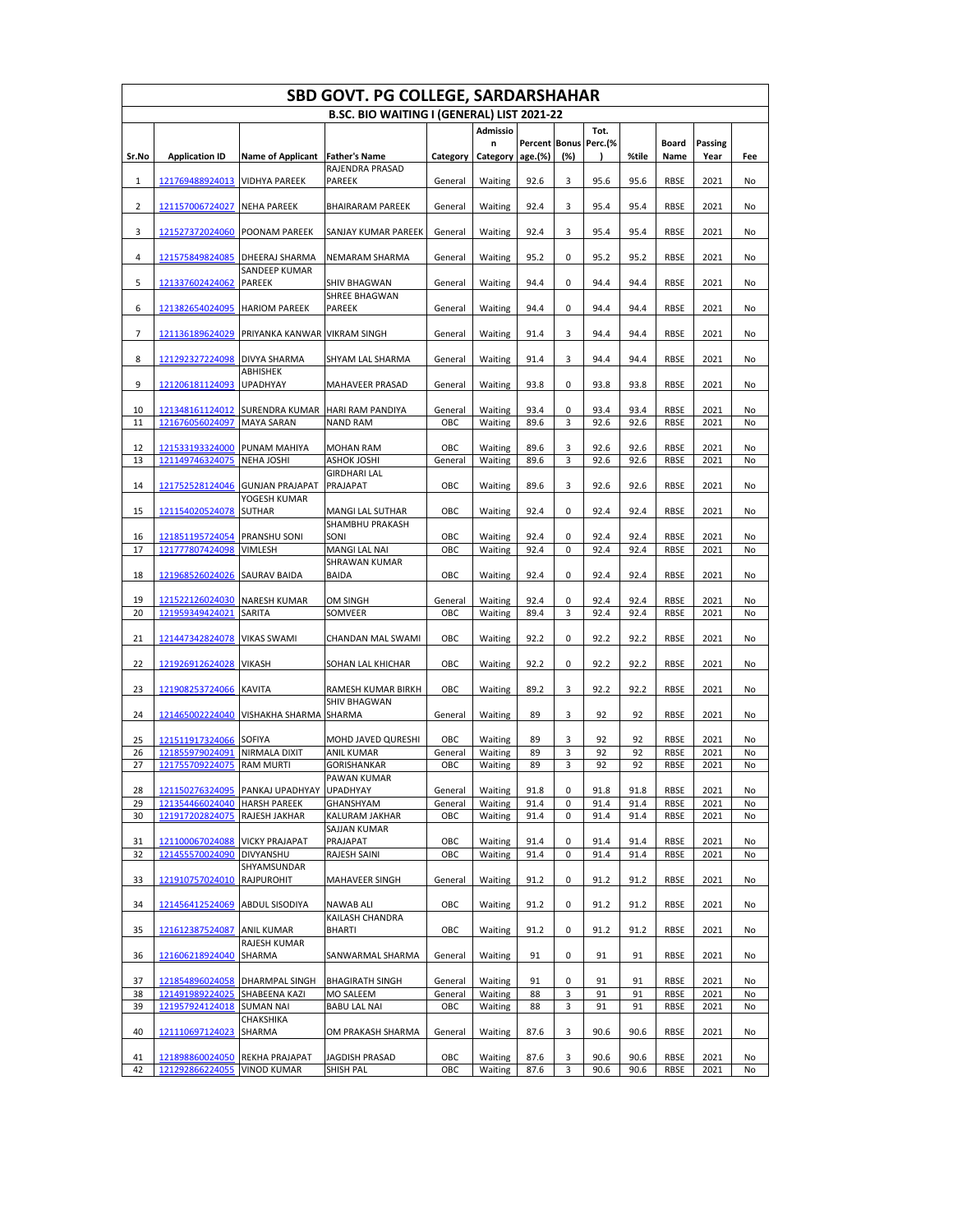| 43 | 121780467924044 RAKESH KUMAR     |                                                 | <b>GANGADHAR SHARMA</b>                            | General | Waiting | 90.4 | 0 | 90.4 | 90.4 | RBSE | 2021 | No |
|----|----------------------------------|-------------------------------------------------|----------------------------------------------------|---------|---------|------|---|------|------|------|------|----|
| 44 | 121553148324048                  | <b>BANAWARI LAL</b>                             | SATYAPAL POONIA                                    | OBC     | Waiting | 90.4 | 0 | 90.4 | 90.4 | RBSE | 2021 | No |
| 45 | 121917272724055                  | SARITA                                          | MANIRAM                                            | OBC     | Waiting | 87.4 | 3 | 90.4 | 90.4 | RBSE | 2021 | No |
| 46 | 121444080324023                  | <b>KISAN NATH</b>                               | <b>GANESH NATH</b>                                 | ОВС     | Waiting | 90.2 | 0 | 90.2 | 90.2 | RBSE | 2021 | No |
|    |                                  |                                                 |                                                    |         |         |      |   |      |      |      |      |    |
| 47 | 121283701024000 RAJBALA GANDAS   |                                                 | DHANNA RAM                                         | OBC     | Waiting | 87.2 | 3 | 90.2 | 90.2 | RBSE | 2021 | No |
| 48 | 121390874424025                  | <b>ANITA SWAMI</b>                              | <b>RATI RAM</b>                                    | OBC     | Waiting | 87.2 | 3 | 90.2 | 90.2 | RBSE | 2021 | No |
| 49 | 121566582224020 BABU LAL SARAN   |                                                 | DAULAT RAM SARAN                                   | OBC     | Waiting | 90   | 0 | 90   | 90   | RBSE | 2021 | No |
|    |                                  |                                                 |                                                    |         |         |      |   |      |      |      |      |    |
| 50 |                                  | 121759233024080 RAM NIWAS SARAN RAMJI LAL SARAN |                                                    | ОВС     | Waiting | 90   | 0 | 90   | 90   | RBSE | 2021 | No |
|    |                                  |                                                 |                                                    |         |         |      |   |      |      |      |      |    |
| 51 | 121562873524062 SAMEER QURESHI   |                                                 | <b>MO YASIN QURESHI</b>                            | OBC     | Waiting | 90   | 0 | 90   | 90   | RBSE | 2021 | No |
|    |                                  |                                                 |                                                    |         |         |      |   |      |      |      |      |    |
| 52 | 121804822224095 DALEEP SHARMA    |                                                 | BALARAM                                            | General | Waiting | 90   | 0 | 90   | 90   | RBSE | 2021 | No |
| 53 | 121111557024018                  | MADHUSUDAN                                      | SOHAN LAL                                          | OBC     | Waiting | 90   | 0 | 90   | 90   | RBSE | 2021 | No |
| 54 | 121821123124022                  | <b>RAM RATAN</b>                                | LILA DHAR                                          | OBC     | Waiting | 90   | 0 | 90   | 90   | RBSE | 2021 | No |
| 55 | 121154541824063                  | ADITYA                                          | <b>RAM SINGH</b>                                   | General | Waiting | 90   | 0 | 90   | 90   | RBSE | 2021 | No |
| 56 | 121351226224077                  | <b>KAMALA SARAN</b>                             | LAL CHAND                                          | OBC     | Waiting | 87   | 3 | 90   | 90   | RBSE | 2021 | No |
|    |                                  |                                                 |                                                    |         |         |      |   |      |      |      |      |    |
|    |                                  | <b>MANISH KUMAR</b>                             |                                                    |         |         |      |   |      |      |      |      |    |
| 57 | 121885134424057 POONIA           |                                                 | <b>KAPOOR SINGH</b>                                | OBC     | Waiting | 89.8 | 0 | 89.8 | 89.8 | RBSE | 2021 | No |
|    |                                  |                                                 |                                                    |         |         |      |   |      |      |      |      |    |
| 58 | 121573080524040 MANOJ POONIA     |                                                 | <b>DOLA RAM</b>                                    | ОВС     | Waiting | 89.8 | 0 | 89.8 | 89.8 | RBSE | 2021 | No |
|    |                                  |                                                 |                                                    |         |         |      |   |      |      |      |      |    |
| 59 | 121591897424098 KRISHAN KUMAR    |                                                 | RAMNARAYAN                                         | ОВС     | Waiting | 89.6 | 0 | 89.6 | 89.6 | RBSE | 2021 | No |
|    |                                  |                                                 |                                                    |         |         |      |   |      |      |      |      |    |
| 60 | 121816136724069 VINITA JOSHI     |                                                 | SANJAY KUMAR JOSHI                                 | General | Waiting | 86.6 | 3 | 89.6 | 89.6 | RBSE | 2021 | No |
| 61 | 121508062024076 PAYAL PRAJAPAT   |                                                 | <b>BAJRANG LAL</b>                                 | OBC     | Waiting | 86.6 | 3 | 89.6 | 89.6 | RBSE | 2021 | No |
|    |                                  |                                                 |                                                    |         |         |      |   |      |      |      |      |    |
| 62 | 121793823224084 SONIYA KANWAR    |                                                 | AMAR SINGH                                         | General | Waiting | 86.6 | 3 | 89.6 | 89.6 | RBSE | 2021 | No |
|    |                                  |                                                 |                                                    |         |         |      |   |      |      |      |      |    |
| 63 | 121430902224092 PRIYANKA BHATI   |                                                 | SOHAN SINGH                                        | OBC     | Waiting | 86.4 | 3 | 89.4 | 89.4 | RBSE | 2019 | No |
|    |                                  |                                                 |                                                    |         |         |      |   |      |      |      |      |    |
| 64 | 121410097524044 NARESH KUMAR     |                                                 | PEMA RAM                                           | OBC     | Waiting | 89.2 | 0 | 89.2 | 89.2 | RBSE | 2021 | No |
|    |                                  | KANHAIYALAL                                     |                                                    |         |         |      |   |      |      |      |      |    |
| 65 | 121296962824047                  | SWAMI                                           | INDRA DAS SWAMI                                    | OBC     | Waiting | 89   | 0 | 89   | 89   | RBSE | 2021 | No |
|    |                                  |                                                 |                                                    | OBC     |         |      |   |      | 89   | RBSE | 2021 |    |
| 66 |                                  |                                                 | 121147344424064 JITENDER SAHARAN SUKHA RAM SAHARAN |         | Waiting | 89   | 0 | 89   |      |      |      | No |
| 67 | 121836297524041 VIJENDRA SARAN   |                                                 | <b>INDRAJ SARAN</b>                                | ОВС     | Waiting | 89   | 0 | 89   | 89   | RBSE | 2021 | No |
| 68 | 121840163524010 PANKAJ NAI       |                                                 | RAGUVEER NAI                                       | OBC     | Waiting | 89   | 0 | 89   | 89   | RBSE | 2021 | No |
| 69 | 121347760324080                  | <b>ANKIT SINWAR</b>                             | <b>BHAGWANA RAM</b>                                | OBC     | Waiting | 89   | 0 | 89   | 89   | RBSE | 2021 | No |
|    |                                  | <b>RITIK KUMAR</b>                              |                                                    |         |         |      |   |      |      |      |      |    |
| 70 | 121376894924087                  | SHARMA                                          | ARJUN LAL SHARMA                                   | General | Waiting | 89   | 0 | 89   | 89   | RBSE | 2021 | No |
| 71 | 121533908324060                  | <b>MONIKA</b>                                   | JESRAJ                                             | OBC     | Waiting | 86   | 3 | 89   | 89   | RBSE | 2021 | No |
|    |                                  | <b>RAMCHANDRA</b>                               |                                                    |         |         |      |   |      |      |      |      |    |
| 72 | 121637639924032                  | SONI                                            | JAGMAL SONI                                        | ОВС     | Waiting | 88.8 | 0 | 88.8 | 88.8 | RBSE | 2021 | No |
| 73 | 121802310124044                  | <b>MAMTA</b>                                    | <b>BALVEER SINGH</b>                               | General | Waiting | 85.8 | 3 | 88.8 | 88.8 | RBSE | 2021 | No |
| 74 | 121114758224073 YUGANK SAINI     |                                                 |                                                    | ОВС     |         | 88.6 | 0 | 88.6 | 88.6 | RBSE | 2021 | No |
|    |                                  | PANKAJ KUMAR                                    | VISHNU KUMAR SAINI<br>RAJENDRA PRASAD              |         | Waiting |      |   |      |      |      |      |    |
| 75 | 121604399424024 SWAMI            |                                                 | SWAMI                                              | OBC     | Waiting | 88.6 | 0 | 88.6 | 88.6 | RBSE | 2021 | No |
|    |                                  |                                                 |                                                    |         |         |      |   |      |      |      |      |    |
| 76 | 121576888624042                  | <b>VIKAS SHARMA</b>                             | RAMKISHAN SHARMA                                   | General | Waiting | 88.6 | 0 | 88.6 | 88.6 | RBSE | 2021 | No |
| 77 | 121654610724039                  | NIKITA DHAKA                                    | HARIRAM DHAKA                                      | OBC     | Waiting | 85.6 | 3 | 88.6 | 88.6 | RBSE | 2021 | No |
|    |                                  |                                                 | <b>JAI PRAKASH</b>                                 |         |         |      |   |      |      |      |      |    |
| 78 | 121323423524027 SUNIL KUMAR      |                                                 | DHIDHARIYA                                         | OBC     | Waiting | 88.4 | 0 | 88.4 | 88.4 | RBSE | 2021 | No |
|    |                                  |                                                 |                                                    |         |         |      |   |      |      |      |      |    |
| 79 | 121451717224081                  | JYOTI PRAJAPAT                                  | RATIRAM PRAJAPAT                                   | OBC     | Waiting | 85.4 | 3 | 88.4 | 88.4 | RBSE | 2020 | No |
| 80 |                                  |                                                 | 121379386124055 POOJA KUMARI JAT BHAGIRATH RAM JAT | OBC     |         | 85.2 | 3 | 88.2 | 88.2 | RBSE | 2021 | No |
|    |                                  | OMPRAKASH                                       |                                                    |         | Waiting |      |   |      |      |      |      |    |
| 81 | 121597878724032                  | SARAN                                           | HARMANA RAM                                        | OBC     | Waiting | 88   | 0 | 88   | 88   | RBSE | 2021 | No |
|    |                                  |                                                 |                                                    |         |         |      |   |      |      |      |      |    |
| 82 | 121570356824060                  | <b>ASHISH NEHARA</b>                            | <b>HARIRAM</b>                                     | OBC     | Waiting | 88   | 0 | 88   | 88   | RBSE | 2021 | No |
|    |                                  |                                                 |                                                    |         |         |      |   |      |      |      |      |    |
| 83 | 121373566324068 PRATIKASHA SAINI |                                                 | SHYAMLAL SAINI                                     | OBC     | Waiting | 85   | 3 | 88   | 88   | RBSE | 2021 | No |
|    |                                  |                                                 |                                                    |         |         |      |   |      |      |      |      |    |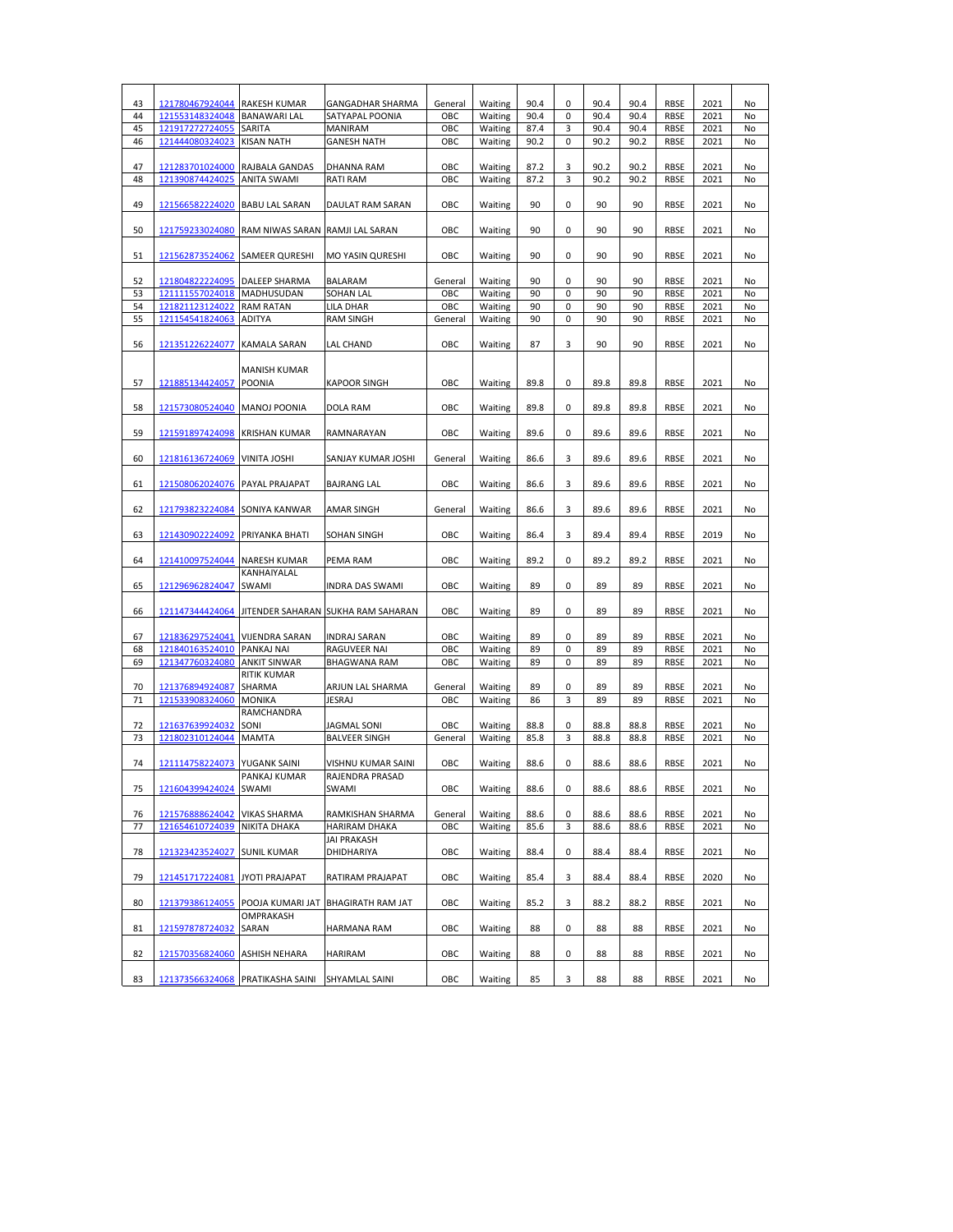| B.SC. BIO WAITING I (EWS) LIST 2021-22 |                       |                               |                          |          |                                   |                                     |    |                       |      |                             |                        |           |
|----------------------------------------|-----------------------|-------------------------------|--------------------------|----------|-----------------------------------|-------------------------------------|----|-----------------------|------|-----------------------------|------------------------|-----------|
| Sr.No                                  | <b>Application ID</b> | <b>Name of Applicant</b>      | <b>Father's Name</b>     | Category | <b>Admissio</b><br>ın<br>Category | <b>Percent Bonus</b><br>age.(%) (%) |    | Tot.<br>Perc.(% %tile |      | <b>Board</b><br><b>Name</b> | <b>Passing</b><br>Year | Fee       |
|                                        | 121161813524060       | <b>MOHD BILAL</b>             | <b>NATHU GAURI</b>       | General  | Waiting                           | 81.8                                |    | 81.8                  | 81.8 | <b>RBSE</b>                 | 2021                   | No.       |
|                                        | 121869244524075       | MANMOHAN SINGH RAJENDRA SINGH |                          | General  | Waiting                           | 80.4                                | 10 | 80.4                  | 80.4 | <b>RBSE</b>                 | 2021                   | <b>No</b> |
| 3                                      | 121314617124089       | <b>POONAM JOSHI</b>           | <b>BHANWAR LAL JOSHI</b> | General  | Waiting                           | 76                                  |    | 79                    | 79   | <b>RBSE</b>                 | 2021                   | <b>No</b> |
|                                        | 121661665724069       | <b>VASUDEV</b>                | <b>PRABHU DAYAL</b>      | General  | Waiting                           | 71.4                                |    | 71.4                  | 71.4 | <b>RBSE</b>                 | 2020                   | <b>No</b> |

| <b>B.SC. BIO WAITING I (OBC) LIST 2021-22</b> |                       |                                                        |                                      |          |                      |                                     |                |                       |      |                      |                        |     |
|-----------------------------------------------|-----------------------|--------------------------------------------------------|--------------------------------------|----------|----------------------|-------------------------------------|----------------|-----------------------|------|----------------------|------------------------|-----|
| Sr.No                                         | <b>Application ID</b> | <b>Name of Applicant</b>                               | <b>Father's Name</b>                 | Category | Admissio<br>Category | <b>Percent Bonus</b><br>age.(%) (%) |                | Tot.<br>Perc.(% %tile |      | <b>Board</b><br>Name | <b>Passing</b><br>Year | Fee |
| $\mathbf 1$                                   | 121534956024037       | RAJESH                                                 | <b>HARLAL SARAN</b>                  | OBC      | Waiting              | 87.6                                | 0              | 87.6                  | 87.6 | RBSE                 | 2021                   | No  |
| $\overline{2}$                                | 121291624324085       | KISHOR SINGH                                           | SUMER SINGH KHINCHI                  | OBC      | Waiting              | 87.4                                | 0              | 87.4                  | 87.4 | RBSE                 | 2021                   | No  |
| 3                                             | 121903567524015       | KANHAIYALAL<br><b>BHOJAK</b>                           | DINESH KUMAR BHOJAK                  | OBC      | Waiting              | 87.2                                | 0              | 87.2                  | 87.2 | RBSE                 | 2021                   | No  |
| 4                                             | 121188945324025       | POOJA SAIN                                             | SATYANARAYAN<br>SONGRA               | ОВС      | Waiting              | 84.2                                | 3              | 87.2                  | 87.2 | RBSE                 | 2021                   | No  |
| 5                                             | 121312570324099       | AYUSH SAIN                                             | SURENDRA KUMAR NAI                   | OBC      | Waiting              | 87                                  | 0              | 87                    | 87   | <b>RBSE</b>          | 2021                   | No  |
| 6                                             | 121818571024023       | <b>SUMIT</b>                                           | SURENDRA                             | OBC      | Waiting              | 86.8                                | $\mathbf 0$    | 86.8                  | 86.8 | <b>RBSE</b>          | 2019                   | No  |
| $\overline{7}$                                | 121835825924054       | RAHUL KUMAR                                            | <b>SURESH KUMAR</b>                  | OBC      | Waiting              | 86.6                                | 0              | 86.6                  | 86.6 | RBSE                 | 2021                   | No  |
| 8                                             | 121937259324029       | SANDEEP KUMAR                                          | <b>BANWARI LAL</b>                   | OBC      | Waiting              | 86.6                                | 0              | 86.6                  | 86.6 | RBSE                 | 2021                   | No  |
| 9                                             | 121199327224068       | HARISH PRAJAPAT                                        | SHYAM SUNDAR<br>PRAJAPAT             | OBC      | Waiting              | 86.6                                | 0              | 86.6                  | 86.6 | RBSE                 | 2021                   | No  |
| 10                                            | 121964690024081       | PRAMOD                                                 | <b>MADAN LAL</b>                     | OBC      | Waiting              | 86.6                                | 0              | 86.6                  | 86.6 | RBSE                 | 2021                   | No  |
| 11                                            | 121847728024090       | DEENDAYAL<br><b>SUTHAR</b>                             | PHUSA RAM SUTHAR                     | OBC      | Waiting              | 86.6                                | 0              | 86.6                  | 86.6 | RBSE                 | 2021                   | No  |
| 12                                            | 121101760424064       | RAMNARESH                                              | DEDRAJ                               | OBC      | Waiting              | 86.6                                | 0              | 86.6                  | 86.6 | <b>RBSE</b>          | 2021                   | No  |
| 13                                            | 121776347124055       | PREM                                                   | KHIYA RAM                            | ОВС      | Waiting              | 86.6                                | 0              | 86.6                  | 86.6 | RBSE                 | 2021                   | No  |
| 14                                            | 121802878224017       | SUNIL                                                  | <b>DEVILAL SWAMI</b>                 | OBC      | Waiting              | 86.6                                | 0              | 86.6                  | 86.6 | RBSE                 | 2021                   | No  |
| 15                                            | 121550549324048       | SANDEEP                                                | RAJIRAM                              | ОВС      | Waiting              | 86.4                                | 0              | 86.4                  | 86.4 | RBSE                 | 2021                   | No  |
| 16                                            | 121316420924070       | <b>MUKESH</b>                                          | <b>MOHAR SINGH</b>                   | ОВС      | Waiting              | 86.4                                | 0              | 86.4                  | 86.4 | RBSE                 | 2021                   | No  |
| 17                                            | 121482385024095       | ALTAF KHILJI                                           | ASLAM KHILJI                         | OBC      | Waiting              | 86.4                                | $\overline{0}$ | 86.4                  | 86.4 | RBSE                 | 2021                   | No  |
| 18                                            | 121941672524088       | NARENDRA<br><b>KASWAN</b>                              | NET RAM KASWAN                       | OBC      | Waiting              | 86.2                                | 0              | 86.2                  | 86.2 | <b>RBSE</b>          | 2021                   | No  |
| 19                                            | 121188847824036       | <b>MOSIM KHOKHAR</b>                                   | <b>МОНD SHOKAT</b><br><b>KHOKHAR</b> | OBC      | Waiting              | 86.2                                | 0              | 86.2                  | 86.2 | RBSE                 | 2021                   | No  |
| 20                                            | 121972917624012       | <b>ANIL KUMAR</b>                                      | RANJEET KUMAR                        | ОВС      | Waiting              | 86.2                                | 0              | 86.2                  | 86.2 | RBSE                 | 2021                   | No  |
| 21                                            | 121893488024083       | <b>AMAR CHAND</b><br>MOHAMMAD                          | SAMUNDER KUMAR                       | OBC      | Waiting              | 86.2                                | 0              | 86.2                  | 86.2 | <b>RBSE</b>          | 2021                   | No  |
| 22                                            | 121136394624049       | <b>RIYAN RANGREJ</b>                                   |                                      | OBC      |                      |                                     |                | 85.8                  | 85.8 | <b>RBSE</b>          | 2021                   | No  |
|                                               |                       |                                                        | YUNUS MOHAMMAD                       |          | Waiting              | 85.8                                | 0              |                       |      |                      |                        |     |
| 23                                            | 121987531224087       | <b>JAIPRAKASH</b>                                      | <b>SAMPAT KUMAR</b>                  | OBC      | Waiting              | 85.6                                | $\mathbf 0$    | 85.6                  | 85.6 | <b>RBSE</b>          | 2021                   | No  |
| 24                                            | 121978317024017       | <b>AMIT KUMAR</b><br><b>MICHU</b><br><b>SANWAR MAL</b> | RATI RAM MICHU                       | OBC      | Waiting              | 85.6                                | 0              | 85.6                  | 85.6 | RBSE                 | 2021                   | No  |
| 25                                            | 121237940024089       | SARAN                                                  | <b>GOVER DHAN SARAN</b>              | ОВС      | Waiting              | 85.4                                | 0              | 85.4                  | 85.4 | <b>RBSE</b>          | 2021                   | No  |
| 26                                            |                       | <b>BHEEMSEN</b>                                        |                                      |          |                      |                                     |                |                       |      |                      |                        |     |
|                                               | 121282878524090       | <b>BANGRWA</b>                                         | HARLAL BANGRWA                       | ОВС      | Waiting              | 85.2                                | 0              | 85.2                  | 85.2 | <b>RBSE</b>          | 2021                   | No  |
| 27                                            | 121849907024098       | <b>SURENDRA SIDDH</b>                                  | <b>BHAGIRATH SIDDH</b>               | ОВС      | Waiting              | 85.2                                | 0              | 85.2                  | 85.2 | <b>RBSE</b>          | 2021                   | No  |
| 28                                            | 121583097724087       | ASHOK SARAN                                            | REKHA RAM SARAN                      | ОВС      | Waiting              | 85.2                                | 0              | 85.2                  | 85.2 | RBSE                 | 2021                   | No  |
| 29                                            | 121415952424072       | SANWAR MAL<br>SARAN                                    | BIRBAL RAM SARAN                     | ОВС      | Waiting              | 85.2                                | 0              | 85.2                  | 85.2 | RBSE                 | 2021                   | No  |
| 30                                            | 121369106224022       | <b>BHAWANA NAI</b>                                     | SHIVPRASAD NAI                       | ОВС      | Waiting              | 81.8                                | 3              | 84.8                  | 84.8 | RBSE                 | 2021                   | No  |
| 31                                            | 121172904324039       | <b>SUNIL DHAKA</b>                                     | TARACHAND                            | ОВС      | Waiting              | 84.6                                | 0              | 84.6                  | 84.6 | RBSE                 | 2021                   | No  |
| 32                                            | 121583358524031       | NARENDRA<br><b>KUMAR SWAMI</b>                         | MANI RAM SWAMI                       | ОВС      | Waiting              | 84.6                                | 0              | 84.6                  | 84.6 | RBSE                 | 2021                   | No  |
| 33                                            | 121259268924019       | RAJKUMAR                                               | MANGILAL                             | ОВС      | Waiting              | 84.6                                | 0              | 84.6                  | 84.6 | <b>RBSE</b>          | 2021                   | No  |
|                                               |                       | <b>ANIL KUMAR</b>                                      |                                      |          |                      |                                     |                |                       |      |                      |                        |     |
| 34                                            | 121266711024097       | SARAN                                                  | DATARAM SARAN                        | ОВС      | Waiting              | 84.6                                | 0              | 84.6                  | 84.6 | RBSE                 | 2021                   | No  |
| 35                                            | 121248317824099       | <b>MAHESH KUMAR</b>                                    | SHYOPAT RAM HUDDA                    | OBC      | Waiting              | 84.4                                | 0              | 84.4                  | 84.4 | RBSE                 | 2021                   | No  |
| 36                                            | 121834898024041       | <b>MOHD IDRIS</b>                                      | ABDUL GAFUR LILGAR                   | OBC      | Waiting              | 84.2                                | 0              | 84.2                  | 84.2 | <b>RBSE</b>          | 2021                   | No  |